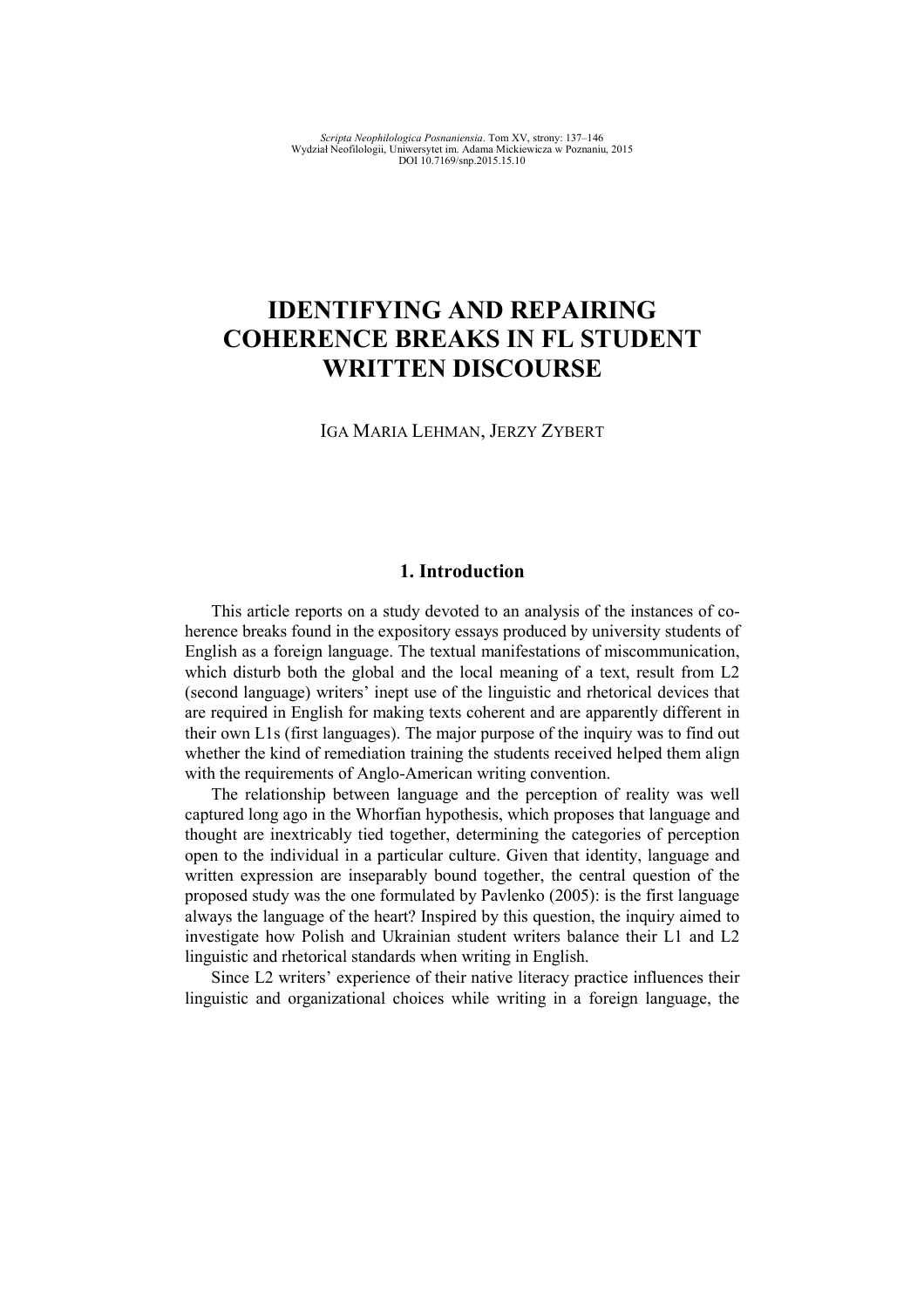writing instructors are challenged with the preconceptions or presuppositions related to writing that students have developed in their own cultures. These are often inappropriate and inapplicable in English-speaking settings and cause communication breaks. This is also the case of academic texts produced by Polish and Ukrainian students: their texts differ significantly from Anglo-American standards in the ways that native writers achieve textual coherence. This is particularly transparent in their ignorance related to the use of such readerfriendly devices as, e.g. explicit thesis statement, metatextual cuing, careful and logical paragraphing, and the use of precise and adequate vocabulary. In consequence, their texts are intricate, incoherent, and difficult to read for native and other users of English. Therefore, there is an obvious need for identifying the most frequent and typical linguistic and structuring devices that make those texts blurry and incoherent on the one hand, and for designing and developing effective practice to eliminate barriers to unequivocal comprehension of texts, on the other.

It has been noted (Cumming and Riazi, 2000: 57) that the field of L2 writing undoubtedly lacks a unified understanding of "how people learn to write in a second language" and how teaching could facilitate this process. Unfortunately, *coherence* in particular has been seen as the "step child" of the writing instruction: actually, practical implications of coherence theories can rarely be found on academic curricula. One of the reasons for this situation is that *coherence* is not a well conceptualized phenomenon. There are at least two competing approaches to the concept of *coherence*: one that emphasizes the reader's interaction with the text and the other that focuses on the text itself (cf. Johns, 1986c). Despite the recent focus on the interaction between reader and text, for the purpose of our study we decided to adhere to both aspects of *coherence.* We believe that *coherence* should not only be viewed as a successful interpretation of linguistic messages by the reader (semantic perspective), but also as a function of the text itself in which the signals of surface cohesion (structural perspective) are necessary for easy processing. Then for successful interaction to occur between text producer – text – and recipient, it is necessary to understand how an individual's first language and culture (which constitute their **autobiographical selves'**) 1 influence their L2 writing (expressed by their '**performative selves'**) 2 .

\_\_\_\_\_\_\_\_\_\_\_\_\_\_\_\_

<sup>&</sup>lt;sup>1</sup> 'Autobiographical self' can be the closest representation of what writers mean by their authorial identity (since it relates directly to each author's life history) and has certain affinity with Bourdieu's (1977) concept of 'habitus': an individual's disposition to behave in certain ways (see Lehman, 2015a).

<sup>2</sup> *'***Self as performer'** is to a greater or lesser extent the product of a writer's **'autobiographical self**' and is evidenced by the particular stylistic choices a writer makes to express their authori-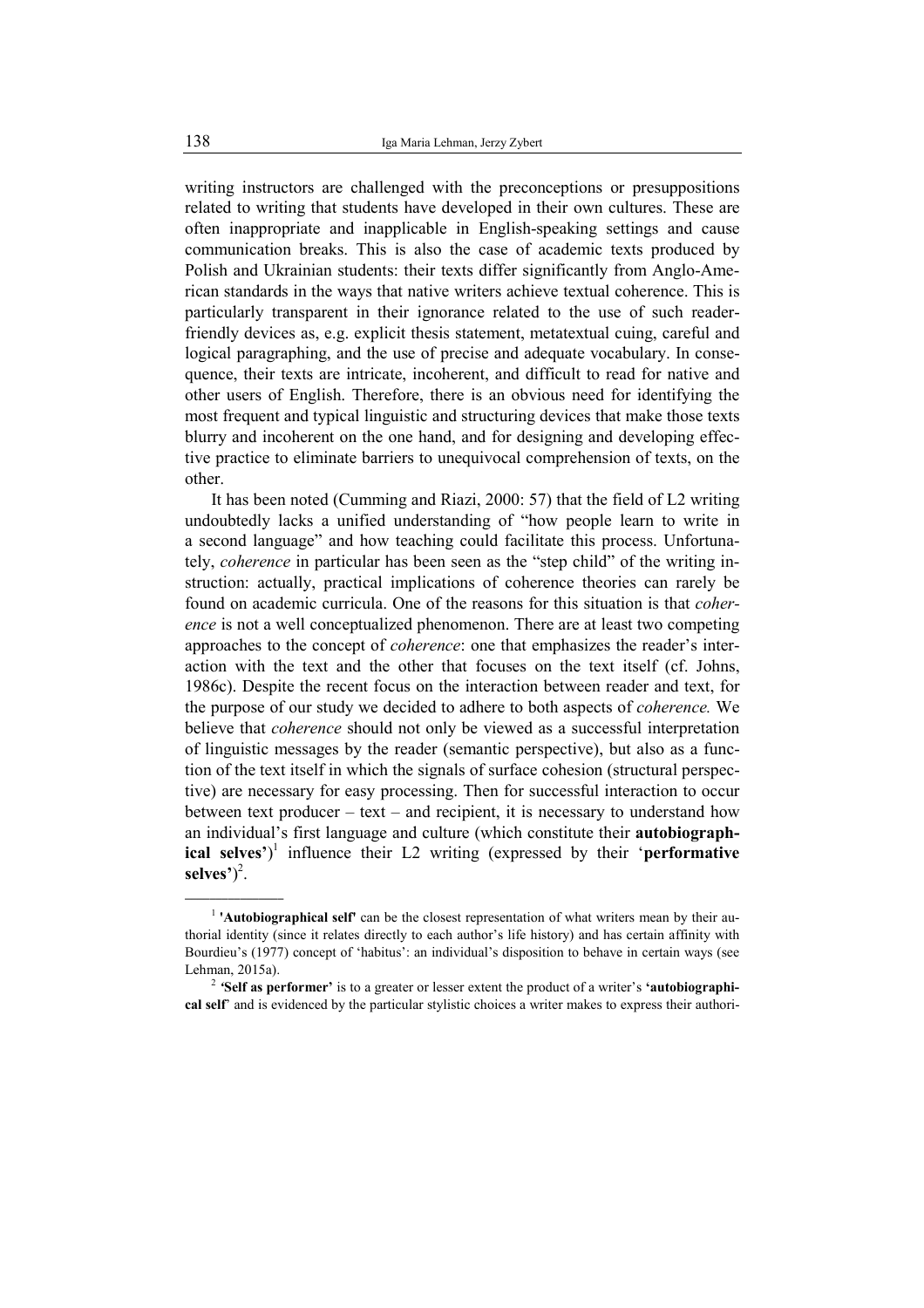Admittedly, even though our research is only meant to be an issue-raising study, it nevertheless attempts to reveal the complexity of the factors involved in teaching both semantically and structurally based models of coherence to ESL students. Our purpose is to provide the readers with some assessment tools for evaluating textual coherence in academic texts produced by L2 writers.

# **2. Background**

The Institute of English, part of the University of Social Sciences in Warsaw (a private university), offers both BA and MA programs in English studies. As is typical of similar studies in Poland courses combine intensive practical language teaching, linguistics, literature and culture of English-speaking countries. About 30% of the students who enroll at the Institute come from Ukraine. Admittedly, a considerable number of them are quite proficient in English and the same assessment applies to Polish students. However, both groups display serious inadequacies in their writing tasks and prove that their writing skills are not properly developed. This is clearly manifested in their evident violations of some writing principles that normally make texts cohesive and coherent.

The appreciation of the importance of writing for students' future professional careers has made us decide that this skill must be focused on in the didactic work at the Institute. For this reason we are developing a writing intensive program that will allow us to achieve our teaching objectives. Our conviction that the goal is feasible is based on the results of a pilot study we have recently conducted on an admittedly small population of Polish and Ukrainian students.

There is no denying that coherence breaks interrupt the smooth processing of the flow of information in the text. Also everyday experience provides ample evidence that the commonest breaks include the following ones:

1) on the global level – inept rhetorical structure

 $\overline{\phantom{a}}$  , where  $\overline{\phantom{a}}$ 

2) on the local level – non-parallel structure, inappropriate use of tenses, key nouns and pronouns, transition signals, erroneous word choice, word order and word form, as well as such errors as sentence fragments and run-on sentences.

However, the intensity of these disturbing factors varies between the groups. Some of these errors tend to occur more frequently in one group, while other errors are more frequent in the other group. Our experiment revolves around the claim that coherence breaks are due to inadequate schooling and the suggestion that they depend on the cultural variable. Therefore, our research objective was

tativeness, linguistic finesse and to establish successful communication with the readers (see Lehman, 2015a).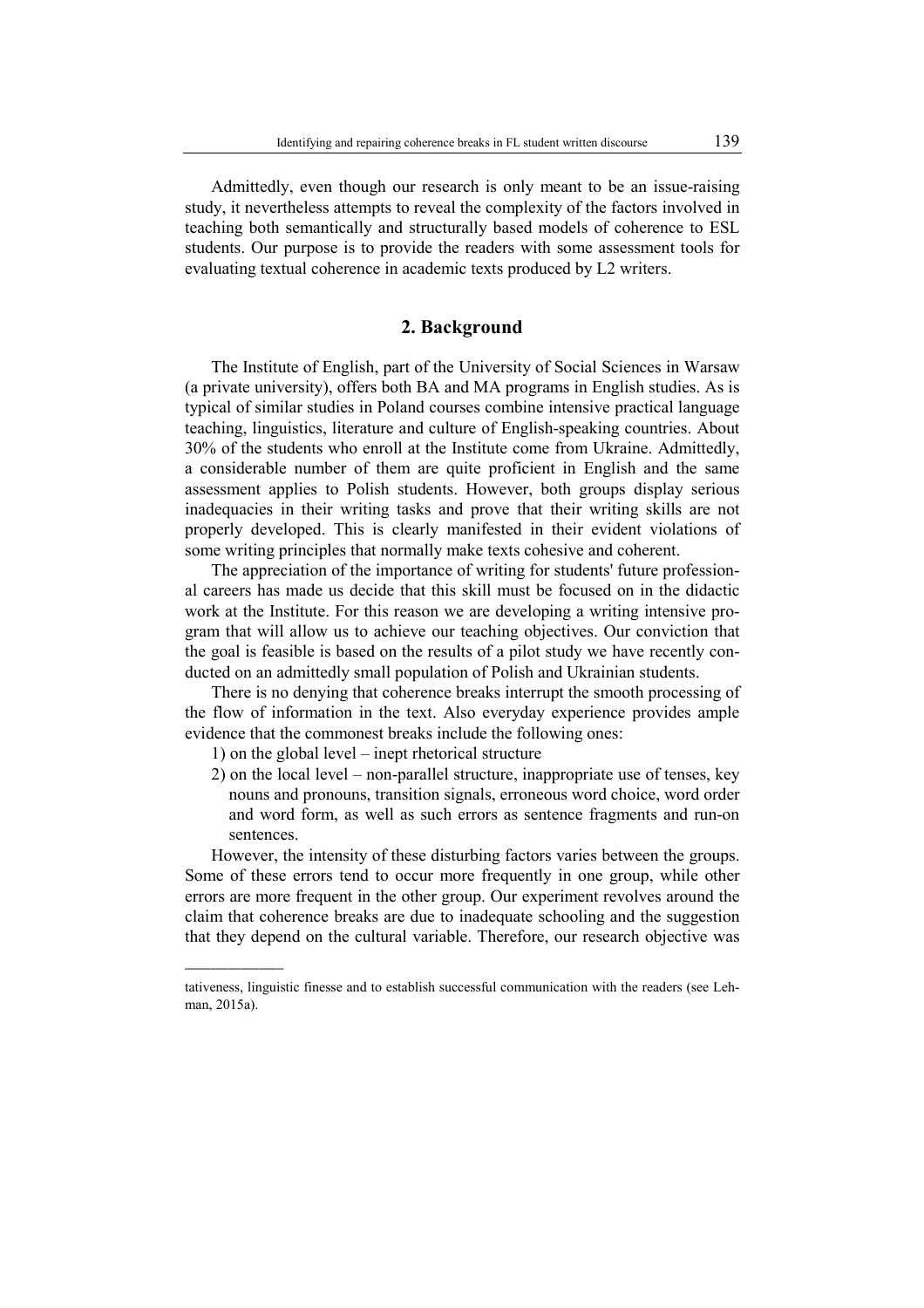also to find out which types of coherence breaks are more persistent in the essays of Polish subjects and which are more common in the essays written by the Ukrainian subjects. A comparison of coherence breaks made by students of two different L1s provides some evidence to support the suggestion mentioned above.

# **3. The experiment**

Sixteen expository essays written by Polish and Ukrainian students in the fourth year of their full-time English Philology studies (the first year of the master's program) were selected for detailed scrutiny. Of a gamut of actual coherence breaks found in the students' texts the following were selected for evaluation by the descriptors geared toward measuring the linguistic and rhetorical skills specified in the practice objectives and for subsequent submitting them to remedial practice: inept rhetorical pattern of the written work, inappropriate use of parallel structure, tenses, key nouns and pronouns, transition signals, erroneous word choice, word order and form, run-on sentences and sentence fragments (incomplete thoughts).

#### **Essay production situation**

Assigning the writing task in the form of a common prompt seemed to be a logical consequence of our choice of a trait-based scoring guide for data analysis. Prompt-response writing differs from other forms of academic writing mainly in two aspects: it is not interactive and is not completed over time because it is done solely by the student in one sitting and serves as a test. The students, working alone, read the prompt and then responded in writing. The writing task was completed in the classroom within the allotted amount of time (90 minutes).

#### **Rationale for prompt**

– What is a prompt?

A prompt is a written instruction for writing a paragraph or essay on a specific topic in a specific writing mode. It is a writing test, administered in a group situation. Specifically, the student must go through the following steps:

- read the prompt independently
- create an outline from the prompt information
- create a first draft independently from the outline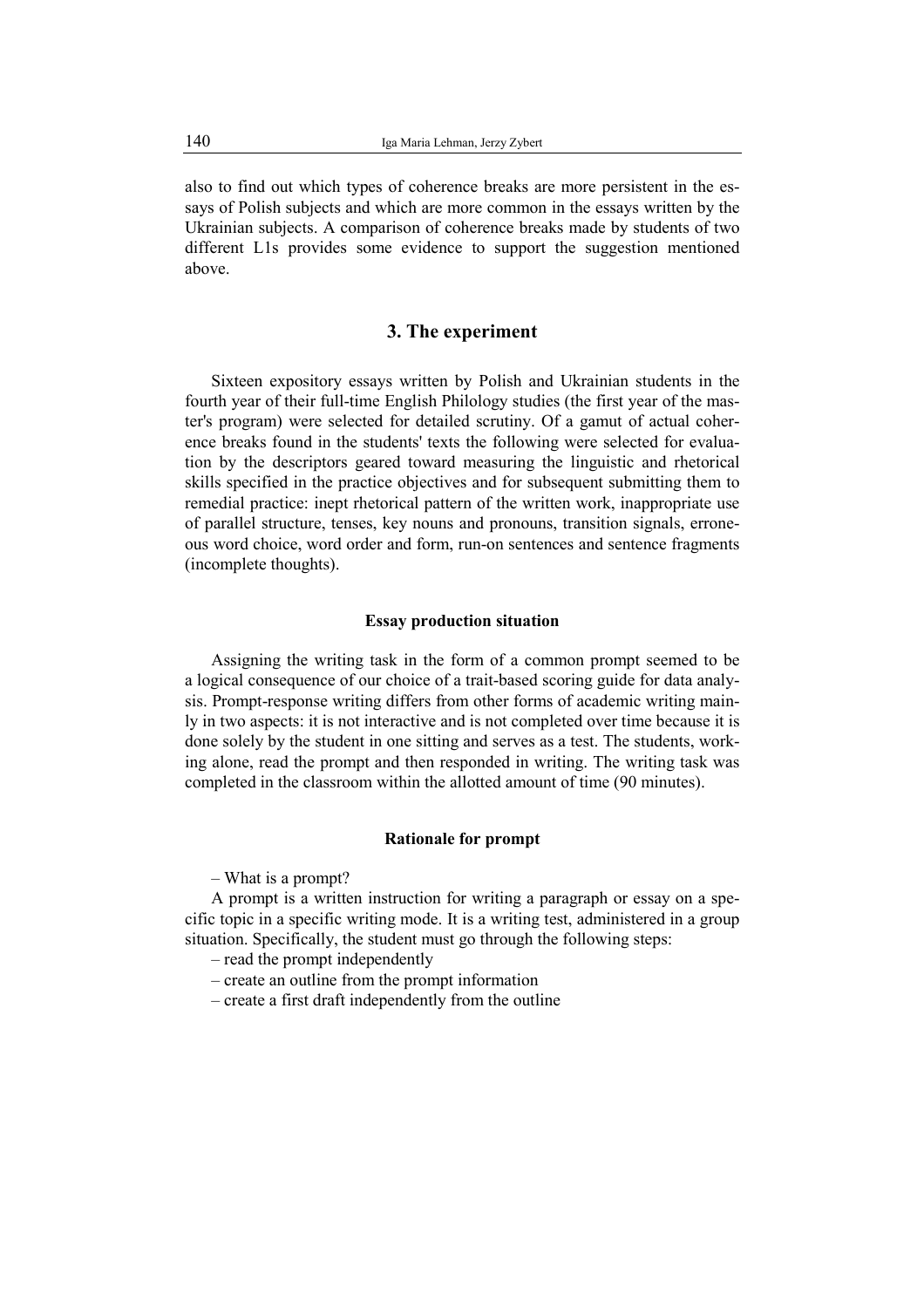- revise the first draft independently
- produce the final draft
- exercise effective time-management.

#### **Description of the writing tasks**

#### **Common prompt # 1**

The students were asked to read the passage about certain people who made a difference in their lives, process the prompt content and identify useful information. The prompt contained **a general description of the topic** and did not include background information or the key points for the body paragraphs. The students had to independently identify and organize useful information. They used the prompt to produce organization plans and finally moved from their outlines to the complete development of their ideas. Their actual task was to discuss the reasons why they admire a person of their choice in three hundredword expository essays. In order to minimize stress, the students had practised the above skills in various activities prior to the testing day.

#### **Instruction for students**

*Read the passage below about important people in your life. Then follow the instruction for writing a "cause-effect" essay.* 

In our lives, there are certain people who made a difference to us, who have taught us a lesson or who have done something extra that meant a lot to us. Think of a specific person in your life who has made an impression upon you or whom you admire. This person can be a friend, a co-worker or even a parent.

*Your purpose is to write a five paragraph essay (300 words), in which you provide reasons why you admire that person. Pay careful attention to how you organize your support.* 

#### **Common prompt # 2**

The students were asked to read the passage about the poverty in the U.S individually, process the prompt content and identify useful information. The prompt featured **a detailed description of the topic** which included background information for the introductory paragraph and the key points for the body paragraphs. The students had to identify and organize useful information in response to **the predefined pattern**. Their actual task was to discuss the effects of poverty on its victims in three hundred-word expository essays.

Although the reasons for poverty were mentioned in the task description, the students had to independently identify and organize useful information.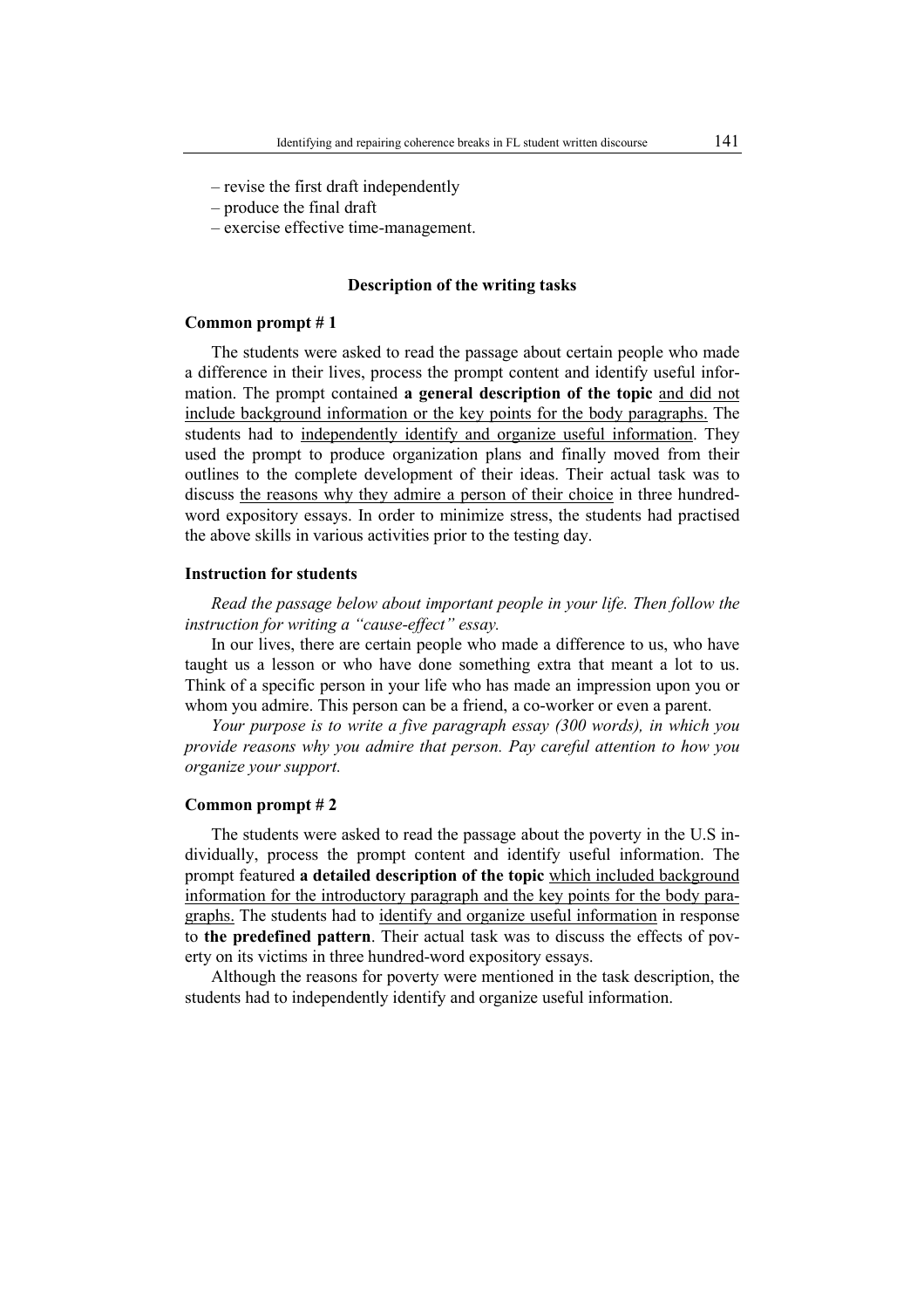#### **Instruction for students**

*Read the passage below about poverty in the U.S. Then follow the instruction for writing a "cause-effect" essay.* 

According to the U.S Census Bureau, the percentage of the U.S. population below the poverty line at the end of 2013 dropped to 12.7 percent. However, 12.7 percent of the U.S. population equals 34.5 million people, including 13.5 million children. These are very large numbers of people. What effects does poverty have on their lives?

The effects of poverty in the U.S. are varied. Higher crime rates and poor housing are common in low-income areas. School dropout rates are also higher, and those students who remain in school often do not receive as good an education as do the students in higher income areas. Being badly educated usually means that low- income people have few job skills. Other effects of poverty include a lack of money to pay doctor and dental bills. Many poor people do not have medical insurance. Low-income people may also eat foods that are cheap but not nutritious. These conditions all lead to more ill health. Because poor people are often the victims of crimes, live in rundown housing, have few job skills, and frequently have poorer health, it is hard for them to climb out of poverty. It is not surprising that the poor often suffer from depression and hopelessness when their present lives and their future possibilities are both so bleak.

*Your purpose is to write an essay (300 words) in which you examine the effects of poverty on its victims. Pay careful attention to how you organize your support.* 

## **4. Task objectives**

The task objectives were set to help students practically remedy the problems related to the three selected coherence breaks, i.e. rhetorical structure, focus and development, and language use found in the students' written work. To identify the errors that lead to coherence breaks and then to measure the level of remedying them, we designed a scoring guide which featured the descriptors geared toward measuring the linguistic and rhetorical skills specified in the practice objectives.

#### **Descriptors in the scoring guide**

The scoring guide comprises five bands. Using this five-level scale, the rater assigns a single score to each trait to determine a cumulative score of 0 to 15 which can be divided by three to arrive at a mean score on the scale from 1 to 5.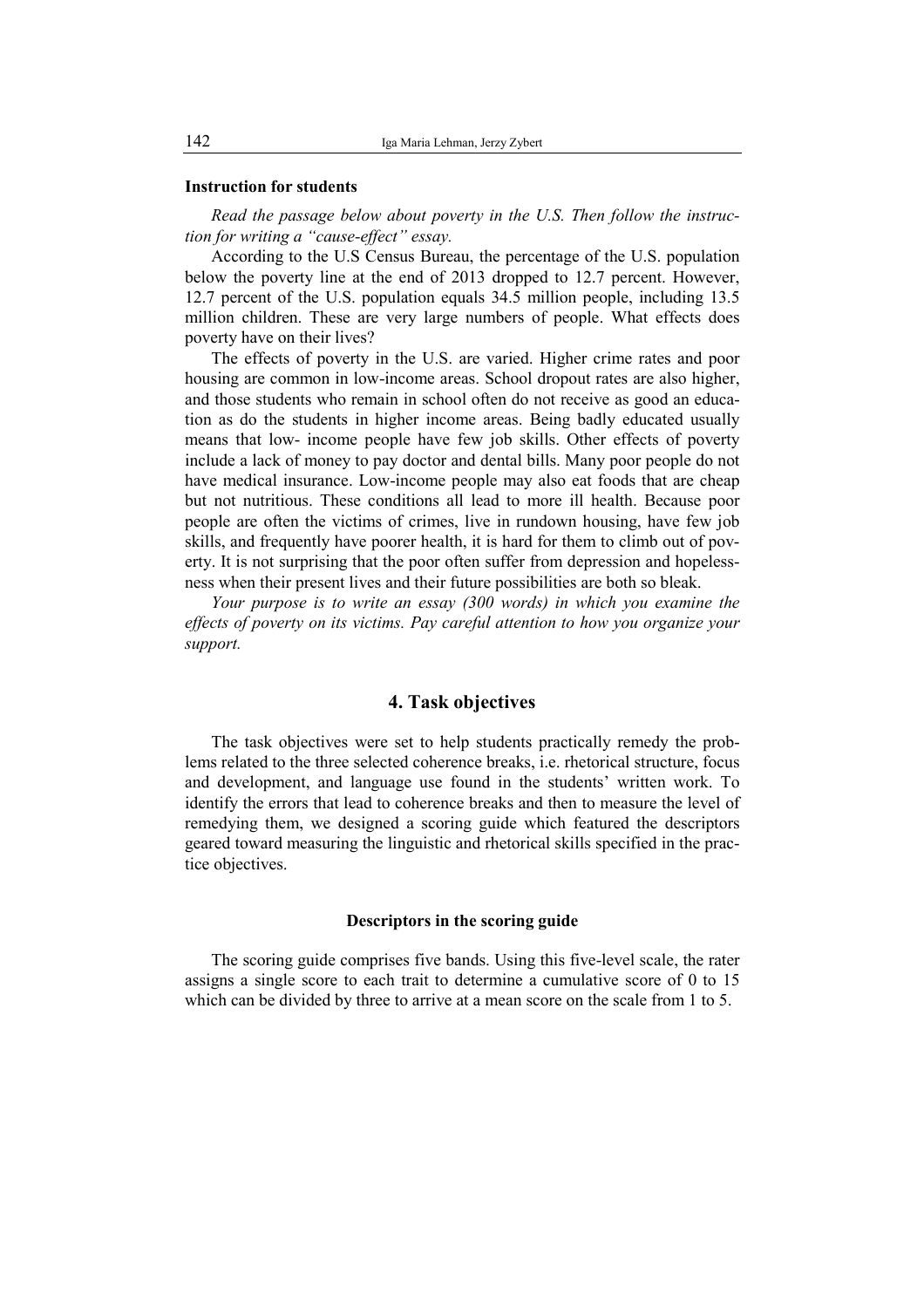| <b>Score</b>   | <b>Rhetorical Structure</b><br>inept rhetorical organization                                                                                                                                                                                                                                                                                                                   | <b>Focus and development</b>                                                                                                                                                                                                                               | Language Use<br>sentence fragments, faulty word<br>choice, lack of parallel structure<br>run-on and choppy sentences                                                                                                                                                                                    |
|----------------|--------------------------------------------------------------------------------------------------------------------------------------------------------------------------------------------------------------------------------------------------------------------------------------------------------------------------------------------------------------------------------|------------------------------------------------------------------------------------------------------------------------------------------------------------------------------------------------------------------------------------------------------------|---------------------------------------------------------------------------------------------------------------------------------------------------------------------------------------------------------------------------------------------------------------------------------------------------------|
| 5              | The essay is organized and logical;<br>it features explicit thesis statement<br>and clear paragraphing; the writer<br>demonstrates the effective use of<br>cohesive devices such as transition<br>signals, repetition of key nouns, and<br>pronoun/antecedent agreement.                                                                                                       | The essay is fully developed with<br>university-level content; the essay<br>is unified and focused; the writer<br>sustains a thoughtful argument.                                                                                                          | Language is direct and generally<br>accurate; there are no errors in<br>parallelism, tenses, word order,<br>choice and form; there are no<br>fragments and run-on sentences in<br>the text; vocabulary use is sophisti-<br>cated and varied.                                                            |
| 4              | The essay is organized and logical,<br>the thesis statement is sufficiently<br>explicit but could be stated more<br>clearly, each paragraph is governed<br>by one controlling idea, for the<br>most part the writer demonstrates<br>the sufficient use of cohesive de-<br>vices such as transition signals,<br>repetition of key nouns, and pro-<br>noun/antecedent agreement. | The essay is adequately developed<br>with quality content; the essay is<br>unified and focused; for the most<br>part the writer sustains a thoughtful<br>argument.                                                                                         | Language control is good; there are<br>very few errors in parallelism,<br>tenses, word order, choice and<br>form; there are no fragments and<br>there may be one run-on sentence<br>in the whole text; vocabulary use is<br>nicely varied.                                                              |
| $\overline{3}$ | While the essay is organized and<br>logical for the most part, some<br>relationships between ideas are<br>illogical; the essay features clear<br>thesis statement but arbitrary para-<br>graphing (illogical division of the<br>text into paragraphs or presence of<br>more than one main idea in a single<br>paragraph); the writer makes little<br>use of cohesive devices.  | The essay is not sufficiently devel-<br>oped; some arguments are weak<br>(trivial and cliché evidence), need<br>more support or the supporting<br>points are unclear; the essay is<br>unified for the most part; the argu-<br>ment is partially sustained. | Language shows inconsistent con-<br>trol; there are some errors in paral-<br>lelism, tenses, word order, choice<br>and form; there are two or three<br>fragments and one or two run-on<br>sentences in the whole text; vo-<br>cabulary use shows a lack of varie-<br>ty.                                |
| $\overline{2}$ | The essay lacks organization; there<br>is no thesis or the thesis is inappro-<br>priate or confusing; the paragraph<br>divisions are difficult to under-<br>stand; the writer demonstrates<br>hardly any use of cohesive devices.                                                                                                                                              | The essay is not adequately devel-<br>oped; the essay lacks unity and<br>focus is unclear; the support is<br>irrelevant or it is insufficient to<br>explain the supporting points; the<br>argument is not sustained.                                       | Language shows inconsistencies<br>that distract the reader; there are<br>several errors in parallelism, tense,<br>word order, choice and form; there<br>are three or more fragments and<br>two or more run-on sentences in the<br>whole text; vocabulary use is highly<br>restricted and/or inaccurate. |
| 1              | Non-ratable                                                                                                                                                                                                                                                                                                                                                                    | Non-ratable                                                                                                                                                                                                                                                | Non-ratable                                                                                                                                                                                                                                                                                             |

# **Primary and multiple trait scoring**

**The prompt and the scoring guide have been thus constructed to reflect key dimensions of the assignment:**

- its genre type and **the rhetorical pattern** related with it (e.g., explicit statement of the thesis statement, proper paragraphing, transition signals typical for cause/effect type of essay organization)
- **the goals of the assignment** (measured by the category 'focus and development' which required writers to sustain thoughtful argument)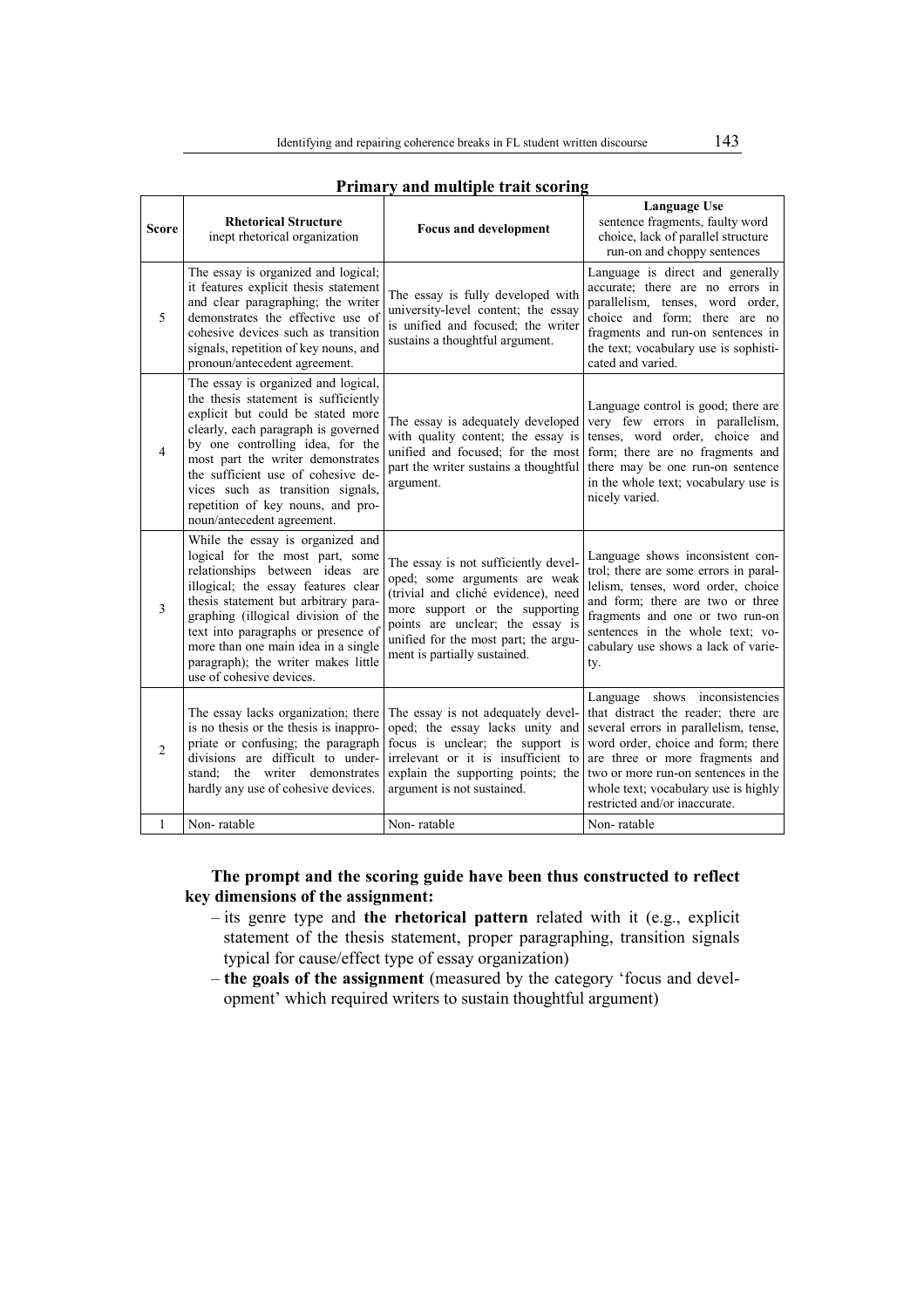– the formal features elicited in the prompt (measured by the category 'language use' referred to the appropriateness of language and effective lexical use)

# **5. The evaluation of the results of the first prompt**

| Descriptors           | Olga | Katarzyna | Patrycja | Albert |
|-----------------------|------|-----------|----------|--------|
| Rhetorical structure  |      |           |          |        |
| Focus and development |      |           |          |        |
| Language use          |      |           |          |        |
| Score                 |      |           |          |        |

#### **Ukrainian sample**

| Descriptors           | Oleksandr | Rostyslav | Nadiya | Mariana |
|-----------------------|-----------|-----------|--------|---------|
| Rhetorical structure  |           |           |        |         |
| Focus and development |           |           |        |         |
| Language use          |           |           |        |         |
| Score                 |           |           |        |         |

**To remedy the coherence breaks in the organizational and sentence structure, the exercises designed to eliminate the following types of errors were administered:** 

- 1. inept rhetorical organization
- 2. sentence fragments
- 3. faulty word choice
- 4. lack of parallel structure
- 5. run-on and choppy sentences

# **6. The evaluation of the results of the second prompt**

| Descriptors           | Olga | Katarzyna | Patrycja | Albert |
|-----------------------|------|-----------|----------|--------|
| Rhetorical structure  |      |           |          |        |
| Focus and development |      |           |          |        |
| Language use          |      |           |          |        |
| Score                 |      |           |          |        |

#### **Polish sample**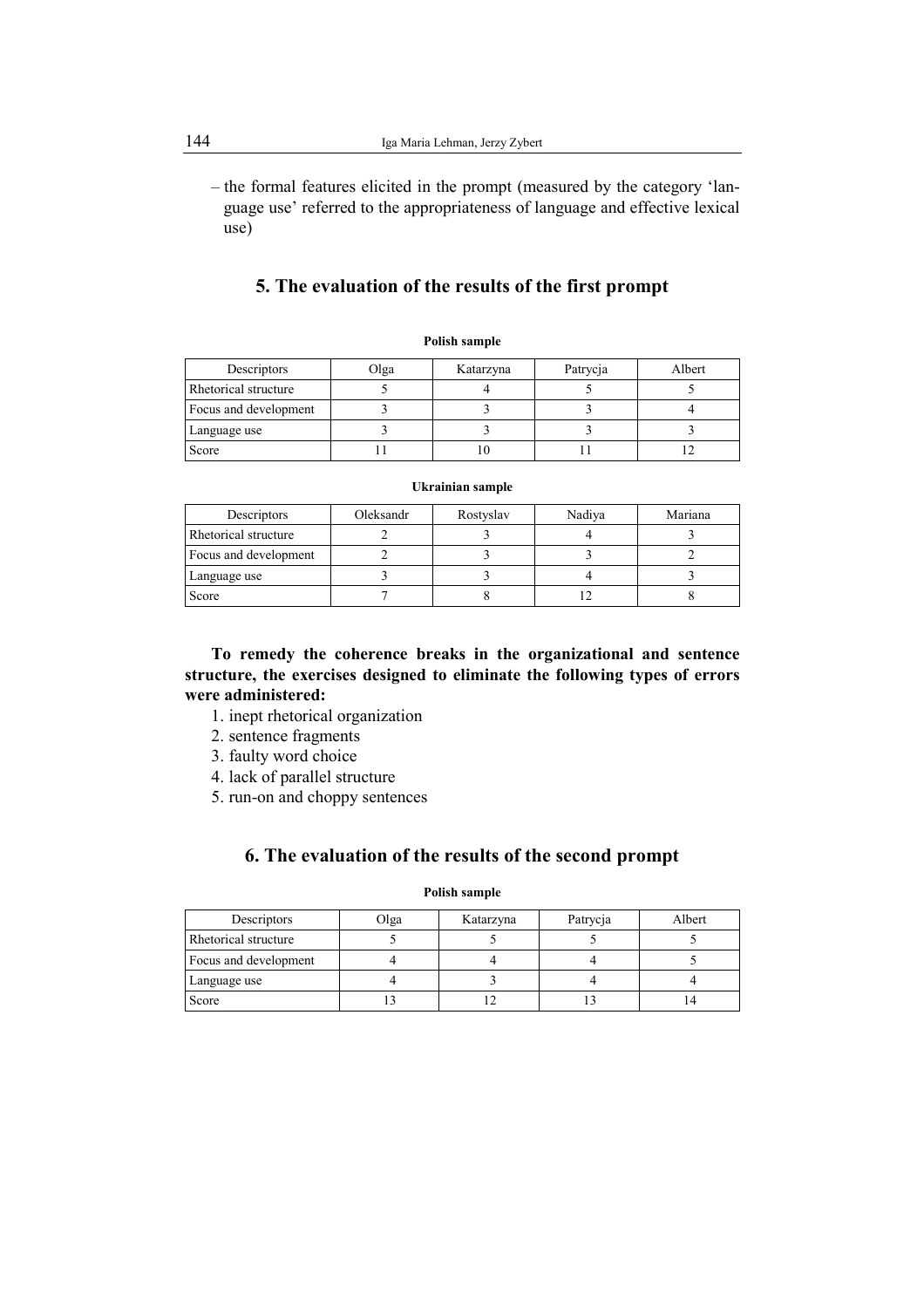| Descriptors           | Oleksandr | Rostyslav | Nadiya | Mariana |
|-----------------------|-----------|-----------|--------|---------|
| Rhetorical structure  |           |           |        |         |
| Focus and development |           |           |        |         |
| Language use          |           |           |        |         |
| Score                 |           |           |        |         |

**Ukrainian sample** 

### **7. Analysis and conclusions**

The experiment that the students were submitted to suggests that appropriate training can increase their understanding and implementation of the basic rules for appropriate writing. A comparison of the results obtained before and after the training clearly shows a considerable improvement. Even though it was not equal with regard to the particular imperfections that were examined, progress is undeniable. It is most visible in the case of rhetorical structure. Polish students did not commit any mistakes in the organization of their written work in the final task, which indicates this type of coherence break has been permanently eliminated. Also, the Ukrainian students made a significant progress here: their score in this band raised from the initial 12 points to 18 points, and overall from 35 to 47 in all bands. The initial disparity between the two groups diminished remarkably, too. The initial overall score of Polish students was 42 points vs. Ukrainian 35 points and it was raised to 52 and 47 respectively in the final writing samples.

The results of our experiment demonstrate clearly that due to appropriate training coherence breaks can be successfully repaired in L2 written discourse. It is our strong belief that, if applied widely and consistently throughout curricula, writing would have a profound effect on students' overall communicative competence in a second language. Writing assignments not only strengthen writing skills, but also provoke critical thinking, and above all, enhance cultural interaction among students. Therefore, new curricula and teacher training will be important elements in the successful implementation of writing for the development of academic communicative competence.

# **References**

- Cumming, A. and A.M. Riazi. 2000. "Building models of second-language writing instruction and achievement." *Learning and Instruction* 10.3. 55–71.
- Johns, A.M. 1986c. "Coherence and academic writing: Some definitions and suggestions for teaching." *TESOL Quarterly* 20. 247–265.